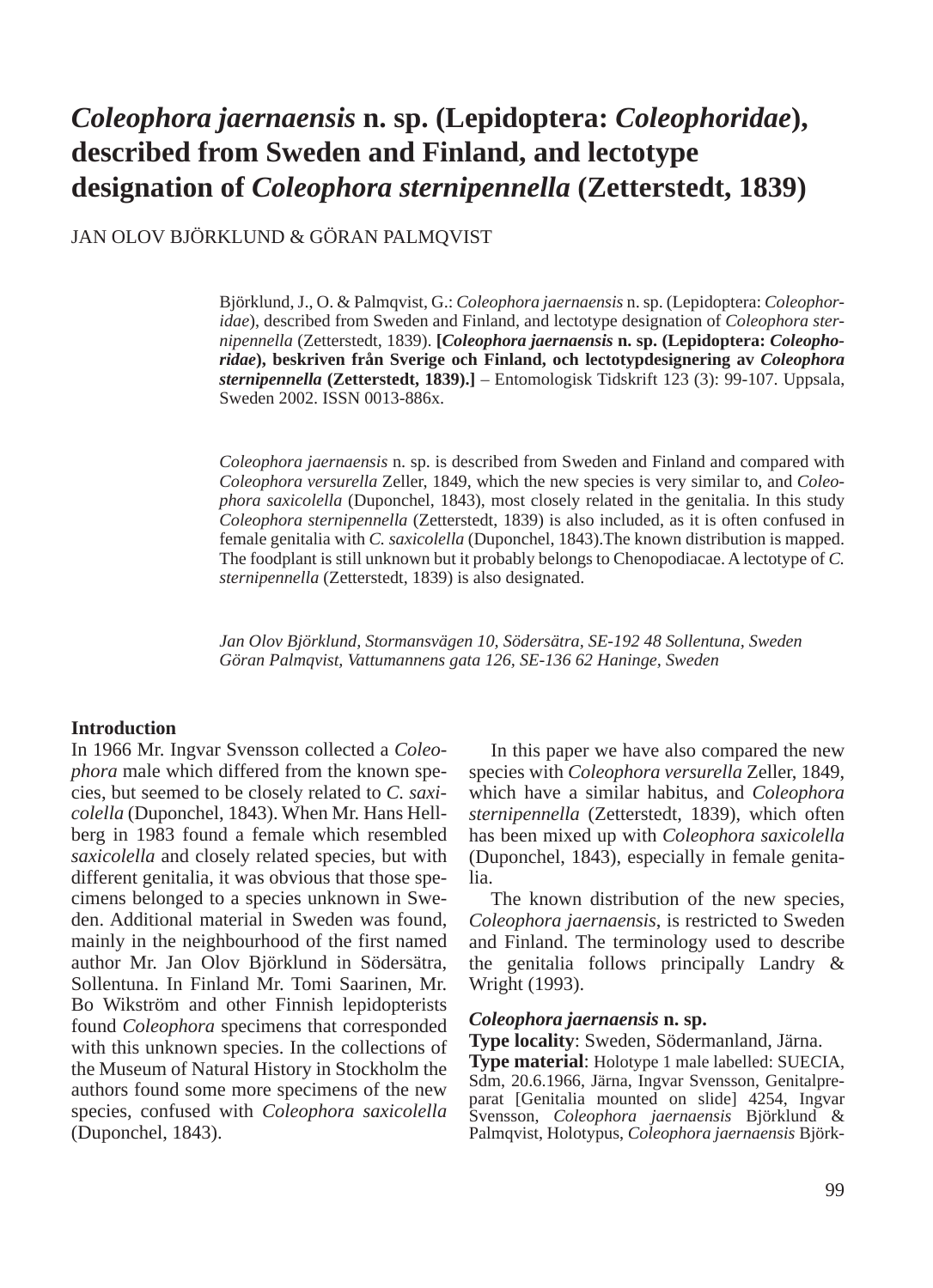

*Fig. 1. Coleophora, habitus. Coleophora jaernaensis n. sp., male (paratype). SUECIA, Up., Sollentuna, Södersätra, 27.VI.1999. Leg. J.-O. Björklund. Illustration made by Roland Johansson.*

*Habitusbild på Coleophora jaernaensis n. sp., hane (paratyp).*

lund & Palmqvist, male (red label), in the Zoological Museum of Lund.

**Paratypes:** (Red labels "*Coleophora jaernaensis*, Björklund & Palmqvist"): **1**. female, Up, Runsa, 23.6.1983, H. Hellberg, genitalia slide 2281, Hans Hellberg, in coll. H. Hellberg, **2**. female, 963: 18, Sdm, Farsta 25.6.1960, CSN (= M. Carlsson), genitalia slide 2288, Malte Carlsson, in the Museum of Natural History in Stockholm, **3**. male, 963: 8, Sdm, Farsta, 1.7.1972, M. Carlsson, genitalia slide 3212, Malte Carlsson, in the Museum of Natural History in Stockholm, **4**. female, 963:18, Sdm, Farsta, 1.9.1975, CSN (=M. Carlsson), genitalia slide 3406, Malte Carlsson, in the Museum of Natural History in Stockholm, **5**. male, 960: 10, Sdm, Farsta, 11.07.1976, CSN (=M. Carlsson), genitalia slide, 2367 A, G. Palmqvist, in the Museum of Natural History in Stockholm, **6**. male, Vst, Tidö, Hjorthagen, 1981 06 27, J.-O. Björklund, genitalia slide 18, Jan-O. Björklund, in coll. J.-O. Björklund, **7**. male, Up, Sollentuna, Södersätra 1987 07 18, J.-O. Björklund, genitalia slide 560, J.-O. Björklund, in coll. J.-O. Björklund, **8**. female, Up, Sollentuna, Södersätra 1992 06 18, J.-O. Björklund, genitalia slide 1041, J.-O. Björklund, in coll. J.-O. Björklund, **9**. male, Up, Sollentuna, Södersätra, 1992 07 06, J.-O. Björklund, genitalia slide1100, J.-O. Björklund, in coll J.-O. Björklund, **10**. female, Up, Sollentuna, Södersätra 1992 07 06, J.-O. Björklund, genitalia slide 879, J.-O. Björklund, in coll. J.-O. Björklund, **11**. female, Up, Sollentuna, Södersätra 1995 07 06, J.-O. Björklund, genitalia slide 1096, J.-O. Björklund, in coll. J.-O. Björklund, **12**. male, Up, Sollentuna, Södersätra 1995 07 06, J.-O. Björklund, genitalia slide 11717, G. Baldizzone, in coll. G. Baldizzone, **13**. female, Up, Sollentuna, Södersätra 1995 07 25, J.-O. Björklund, genitalia slide 1094, J.-O. Björklund, in coll. J.-O. Björklund, **14**. male, Up, Sollentuna, Södersätra, 1995 07 08, J.-O. Björklund, genitalia slide 1224, J.-O. Björklund, in coll. J.-O. Björklund, **15**. male, Up, Sollentuna, Södersätra 1995 07 19, J.-O. Björklund, in coll J.-O.

Björklund, **16**. female, Up, Sollentuna, Södersätra 1996 06 30, J.-O. Björklund, in coll J.-O. Björklund, **17**. female, SU-ECIA, Up, Sollentuna, Södersätra RN 6594/ 1623, 1996 08 22, J.-O. Björklund, genitalia slide 1147, J.-O. Björklund, in coll. J.-O. Björklund, **18**. male, SUECIA, Up, Sollentuna, Södersätra RN 6594/ 1623, 1997 06 30, J.-O. Björklund, genitalia slide 1235, J.-O. Björklund, in coll. J.-O. Björklund, **19**. male, SUECIA, Up, Sollentuna, Södersätra RN 6594/ 1623, 1997 06 30, J.-O. Björklund, genitalia slide 2368 A, G. Palmqvist, in coll J.-O. Björklund, **20**. female, SUECIA, Up, Sollentuna, Södersätra RN 6594/ 1623, 1997 07 08, J.- O. Björklund, genitalia slide 1241, J.-O. Björklund, in coll J.-O. Björklund, **21**. female, SUECIA, Up, Sollentuna, Södersätra RN 6594/ 1623, 1997 07 25, J.-O. Björklund, genitalia slide 1189, J.-O. Björklund, in coll J.-O. Björklund, **22**. male, SUECIA, Up, Sollentuna, Södersätra RN6594/1623, 1997 07 11, J.-O. Björklund, genitalia slide 2369 A, G. Palmqvist, in coll. J.-O. Björklund, **23**. male, SUECIA, Up, Sollentuna, Södersätra RN6594/1623, 1999 06 12, J.-O. Björklund, in coll. J.-O. Björklund, **24**. male, SUECIA, Up, Sollentuna, Södersätra RN6594/1623, 1999 06 19, J.-O. Björklund, in coll. R. Johansson, **25**. 2 males, SUECIA, Up, Sollentuna, Södersätra RN6594/1623, 1999 06 20, J.-O. Björklund, in coll. J.-O. Björklund, **26**. male, SUECIA, Up, Sollentuna, Södersätra RN 6594/ 1623, 1999 06 **27**, J.-O. Björklund & G. Palmqvist, in coll. G. Palmqvist, 27. female, SUECIA, Up, Sollentuna, Södersätra RN 6594/ 1623, 1999 06 26, leg. J.-O. Björklund, genitalia slide 12795, G. Baldizzone, in coll. G. Baldizzone, **28**. 2 males, SUECIA, Up, Sollentuna, Södersätra RN 6594/ 1623, 1999 06 27,leg. J.-O. Björklund & G. Palmqvist, in coll. J.-O. Björklund and G. Palmqvist, **29**. male, SUECIA, Up, 6.7.1999, Sollentuna, Södersätra, RN 1623/6594, G. Palmqvist, genitalia slide 2331, G. Palmqvist, in coll. G. Palmqvist, **30**. female, SUE-CIA, Up, 29.6.1999, Sollentuna, Södersätra, RN 1623/6594, G. Palmqvist, genitalia slide 2299, G. Palmqvist, in coll. G. Palmqvist, **31**. female, SUECIA, Up, 1999 07 31, Sollentu-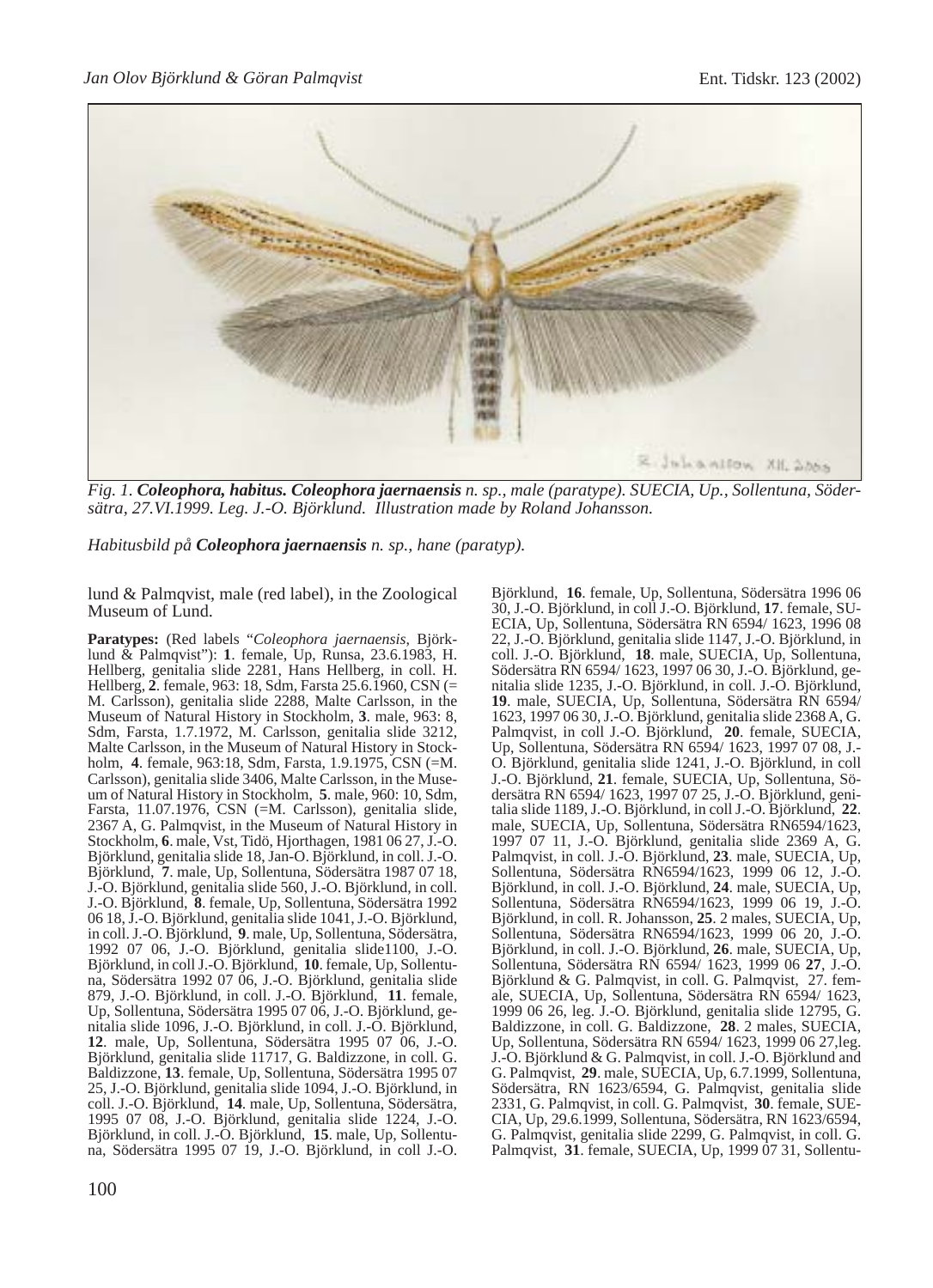

*Fig 2-3. Coleophora, habitus. 2. C. jaernaensis n. sp., female (paratype). SUECIA, Up., Sollentuna, Södersätra, 30.VI.1995. Leg. J.-O. Björklund. 3. C. versurella Zeller, 1849, male, SUECIA, Sm., Högsby 21.VI.1975. Leg. R. Johansson. Illustrations made by Roland Johansson.*

*Habitusbilder på Coleophora-arter. 2. C. jaernaensis n. sp., hona (paratyp). 3. C. versurella Zeller, 1849, hane.*

na, Södersätra, RN 1623/6594, J.-O. Björklund, genitalia slide 1193, J.-O. Björklund,in coll. G. Baldizzone, **32**. male, Fennia 670:25, V: Piikkiö, 3-6.7.1986, B. Wikström, genitalia slide 4791, B. Wikström, in coll. B. Wikström, **33**. female, Fennia 670:25, V: Piikkiö, 3-6.7.1986, B. Wikström, female, Fennia 670:25, V: Piikkiö, 3-6.7.1986, B. Wikström, genitalia slide 4793, B. Wikström, in coll. B. Wikström, 35. genitalia slide 4793, B. Wikström, in coll. B. Wikström, **35**. male, Fennia 670:25, V: Piikkiö, 3-6.7.1986, B. Wikström, genitalia slide 4794, B. Wikström, in coll. B. Wikström.

## **Diagnosis**

C*oleophora jaernaensis* n. sp. is very similar to *C. versurella* Zeller, 1849 but *C. versurella* is on average a little larger, has a wingspan up to 16 mm and most often with fewer or not so dark scales at apex of forewings and with the whitish longitudinal lines not so pronounced. The antennae of *jaernaensis* are more distinctly ringed (Fig. 1-3)

Confusion also is possible with the very variable species *C. saxicolella* (Duponchel, 1843) and with *C. sternipennella* (Zetterstedt, 1839), but the longitudinal lines on the forewings of these species are mostly indistinct, the dark scales at apex are most often brownish, tegulae are greyish buff, not ochreous and whitish like that of *C. jaernaensis*. *C. argentula* (Stephens, 1834) also resembles the new species, but flies normally at least a week later and belongs according to the genitalia to another species group.

The male genitalia of the related species mentioned differ from *C. jaernaensis* (Fig. 4-7) as follows; the transtilla of *C. saxicolella* has sharp spines that are more prominent and thornlike; sacculus is broader and more sclerotized; the lower margin ends in an erected and stout tooth and the outer margin has about 6 teeth (Fig. 10-11); the transtilla in *C. sternipennella* is smooth without spines; sacculus is stout with teeth more marked, side of phallotheca has a varying number of spines and each of the juxta rods has one tooth, rarely two teeth on one of the juxta rods (Fig. 12-14); *C. versurella* also has a smooth transtilla without any spines; sacculus is incurved with two small teeth at apex; and the margin narrow ends before apex of sacculus in a tooth and one of the juxta rods ends with a small tooth, rarely two teeth (Fig. 15-16). There is some variation in the genitalia, especially in the teeth of the juxta rods within the species mentioned. There is also some variation in the size of the transtilla of *C. saxicolella*.

The female genitalia of *C. jaernaensis* resemble those of *C. saxicolella* and *C. sternipennella*,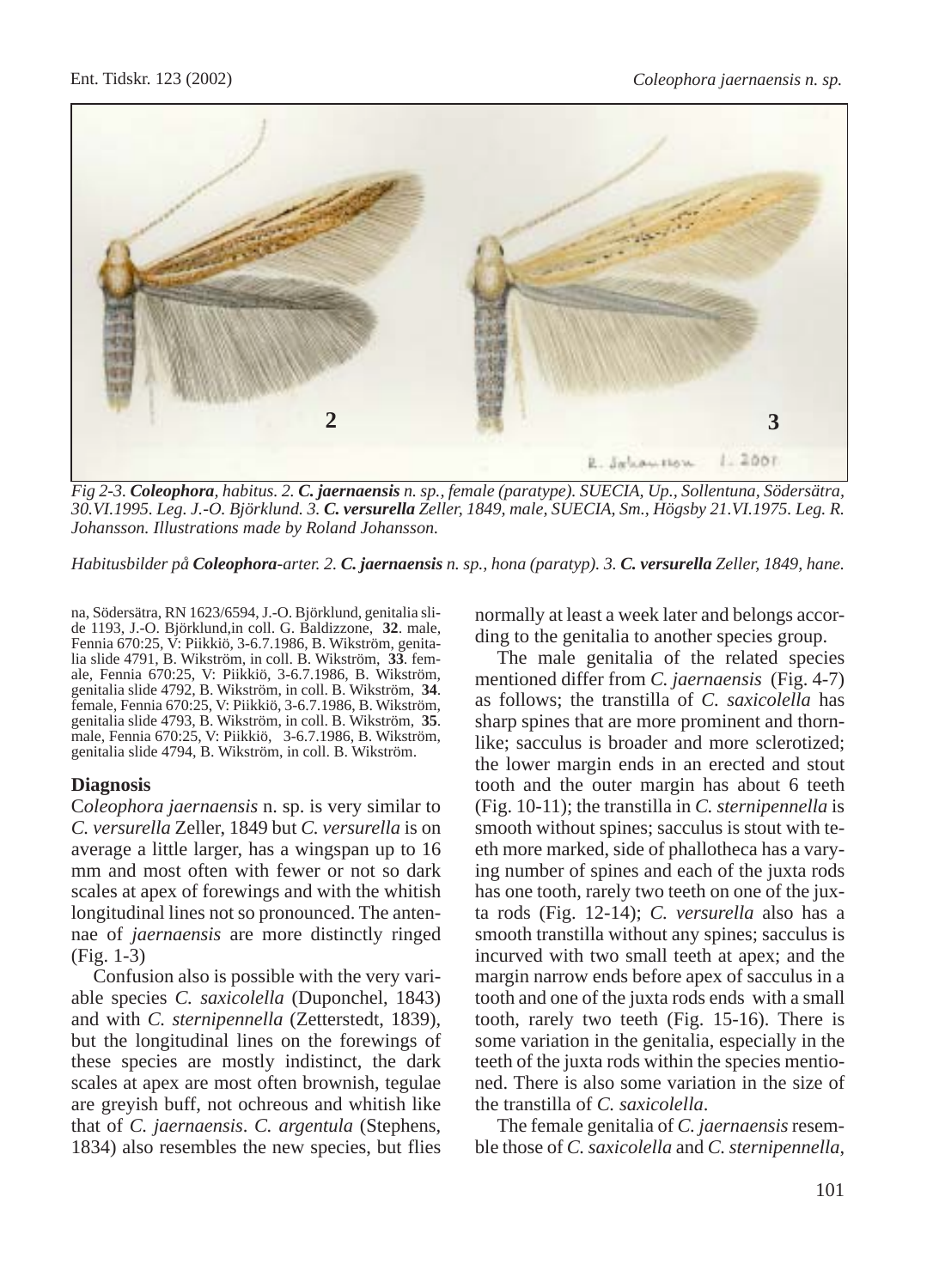*Jan Olov Björklund & Göran Palmqvist* Ent. Tidskr. 123 (2002)



*Fig. 4-7. Male genitalia of Coleophora jaernaensis n. sp. 4. Holotype, SUECIA, Sdm, Järna, 20.VI.1966. Genitalia slide 4254 with transtilla magnified. I. Svensson. 5. Ditto, aedaeagus. 6-7. Paratype. 6. SUECIA, Up, Sollentuna, Södersätra, 6.VII.1995. Genitalia slide 11717. G. Baldizzone. 7. Lateral view. Photo: G. Baldizzone.*

*Hanliga genitalier av Coleophora jaernaensis n. sp. 4-5. holotyp. 6-7. paratyp.*

but differences in ostium are easily discernible (Fig. 8-9, 17-18). *C. jaernaensis* has an incurved and funnel-shaped colliculum while in *C. saxicolella* and *C. sternipennella* the form of colliculum is more barrel-shaped. The dorsal edge of the opening to ostium bursae is visible in *C. jaernaensis* as well as in *C. saxicolella* but not in *C. sternipennella*. However, there is a great variation in the form of the sterigma and colliculum in the female genitalia of *sternipennella,* to some extent due to how much the genitalia are pressed when the slide is made (Fig. 20-22)*.* For instance both the figures of *sternipennella* and *saxicolella* by Razowski (1990) and also Emmet et al. (1996) seem to fit within the variation of *sternipennella*. The genitalia of the female lectotype of *Coleophora sternipennella* (Zetterstedt, 1839) is figured (Fig. 20) and has previously been presented by Benander (1938-1939). The most important difference in the female genitalia between *saxicolella* and *sternipennella* is that *saxicolella* always has a protruding edge in the opening of ostium bursae in the medially notched sterigma. Those characters are sharply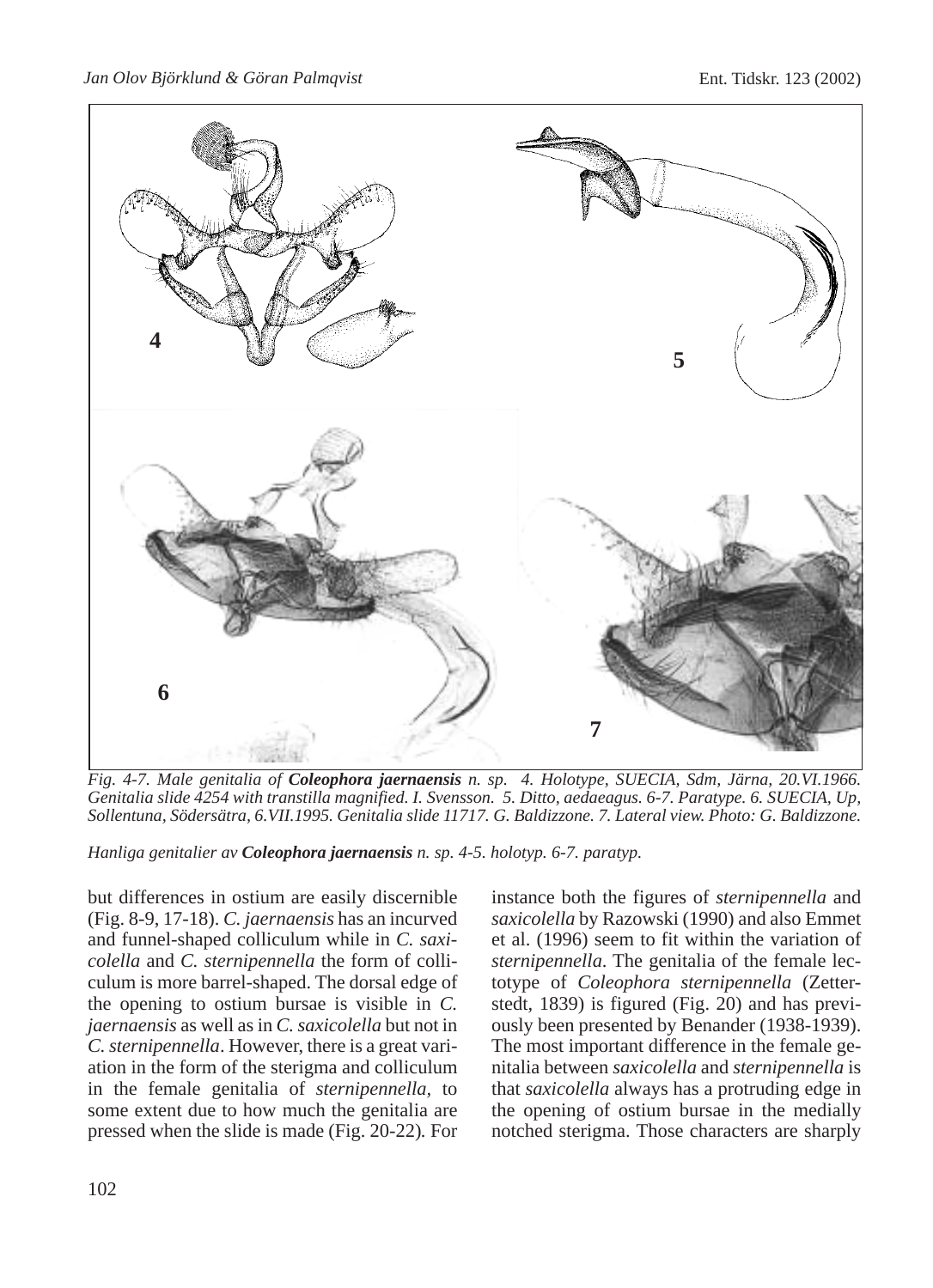pictured in Patzak (1974), where the synonym *annulatella* Tengström, 1847 is used for *saxicolella*. The ostium bursae and colliculum of *C. versurella* differ from the others by the long and slightly asymmetrical form (fig. 19).

**Etymology**: The name is derived from the locality Järna, in the province Södermanland in Sweden where the holotype specimen was found. *Coleophora jaernaensis* was mentioned by Svensson (1993) but as a nomen nudum.

## **Description**

*Male* (Fig. 1)

**Wingspan**: 11-14 mm

**Forewings**: Buff ochreous with white clearly defined longitudinal lines of variable width, the three oblique lines united with costal line and anterior line; scattered blackish scales following the lines and forming diffuse short streaks, especially at apex; costal fringes whitish but towards apex they become a little greyish and ochreous; dorsal fringes greyish with white basal wingscales; underside with grey scales

**Hindwings**: Grey, fringes grey

**Head**: Ochreous or greyish; whitish above the eye; frons ochreous buff; haustellum proximally with white scales; labial palpus whitish and on segment two with ochreous or greyish scales forming one streak on the side ending distally in a moderate tuft, segment three on underside buff ending with a darker tip; Antennae proximally with white scales on the basal segments then white and fuscous ringed, distally more fuscous. **Thorax**: Ochreous or greyish buff, tegulae with whitish scales

**Abdomen**: Grey, last segment with buff scales **Legs**: Foreleg; fuscous with whitish buff scales especially on the outer side midleg and hindleg; whitish buff with fuscous streak on outer side of tibia and hindleg also with buff hairs above, spurs fuscous on the outer side, whitish buff on inner side.

**Genitalia**: (Fig.4-7). Sacculus narrow with apex of lower margin indistinctly merging into outer margin with about 4 teeth, phallotheca with a wide tooth in the middle of one of the juxta rods, 5-6 long cornuti, one typically curved, base of transtilla with blunt spines



*Fig. 8-9. Female genitalia of Coleophora jaernaensis n. sp. 8. Paratype, SUECIA, Up., Sollentuna, Södersätra, 22.VIII.1996. Genitalia slide 1147. J.-O. Björklund. 9. Paratype, SUECIA, Up., Sollentuna, Södersätra, 31.VII.1999. Genitalia slide 1193. J.-O. Björklund. (In coll. G. Baldizzone). Photo: G. Baldizzone.*

*Honliga genitalier av Coleophora jaernaensis.*

*Female:* (Fig. 2). On average a little smaller and more reddish ochreous in the forewings.

**Genitalia**: (Fig. 8-9). The posterior margin of sterigma incurved at both sides of the incurved ostium bursae, notched 1/4 to 1/3, the edge of the dorsal opening to ostium bursae protruding, ostium bursae tapers directly towards ductus bursae, laterally transparent parts following the opaque margins of the funnel-shaped colliculum, ductus bursae proximally with a spinulate section, anterior section of ductus bursae coiled and transparent, corpus bursae rounded with one thornlike and one rasplike signa.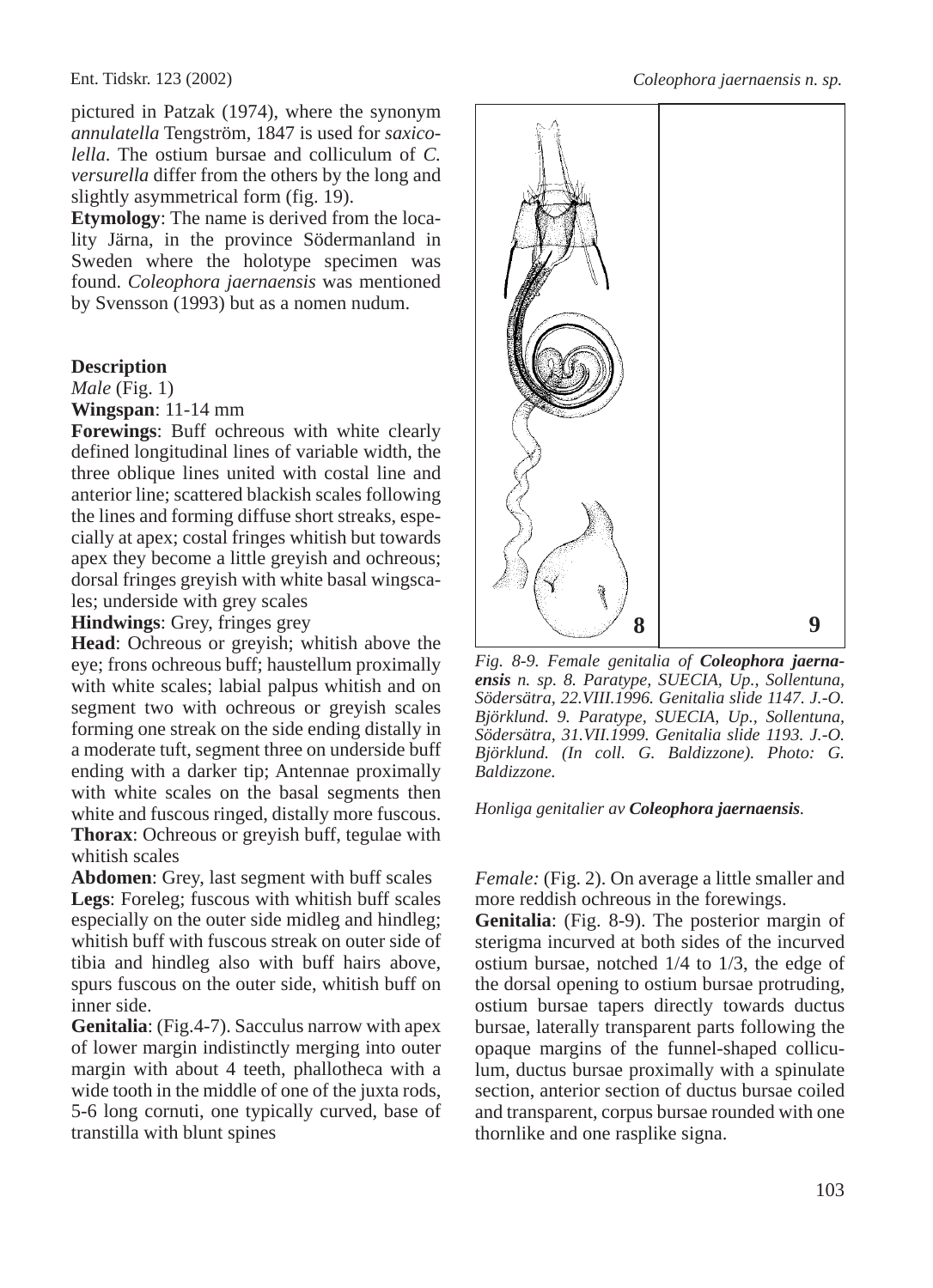

*Fig. 10-16. Male genitalia of Coleophora. 10. C. saxicolella (Duponchel, 1843). SUECIA, Öl., Långlöt, Åstad, 3.VIII.1993. Genitalia slide 2125 with transtilla magnified. R. Johansson. 11. Ditto, aedeagus. 12. C. sternipennella (Zetterstedt, 1839). SUECIA, Nb., Luleå, 14.VI.1961. Genitalia slide 456. R. Johansson. 13. Ditto, aedeagus. 14. C. sternipennella (Zetterstedt, 1839). SUECIA, Öl., Högsby, 8.VII.1974. Phallotheca Genitalia slide 2146. R. Johansson. 15. C. versurella, Zeller, 1849. SUECIA, Sm., Högsby, 21.VI.1975. Genitalia slide 2118. R. Johansson. 16. Ditto, aedeagus.*

*Hanliga genitalier av Coleophora saxicolella (11-12), C. sternipennella (13-15) and C. versurella (16-17).*

## **Biology**

All the specimens we know about has been caught when attracted to light. The adults occur most frequently in the end of June and the first half of July (see Type material). The findings have mainly been done in cultivated and ruderal areas such as gardens, wild parks and around buildings in agricultural districts. The host plant probably belongs to *Chenopodiacae*, which also is host for some closely related species (Svensson 1993). Finnish observations indicate *Chenopodium album* as a possible foodplant (B. Wikström pers.comm.)

## **Distribution**

In Sweden found in the provinces of Södermanland (Sdm), Uppland (Up) and Västmanland (Vst) and in Finland in Varsinais-Suomi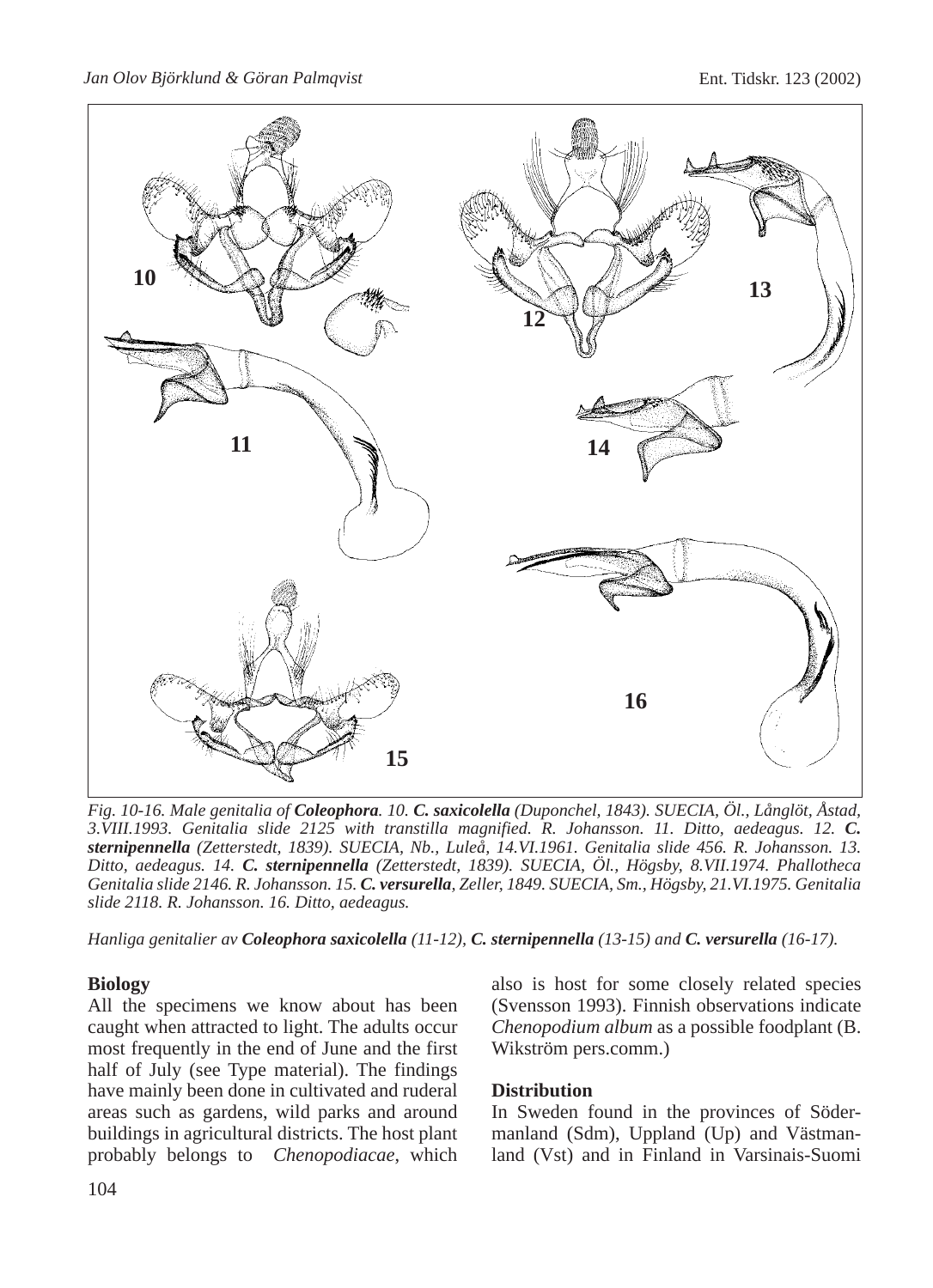

*Fig. 17-19. Female genitalia of Coleophora. 17. C. saxicolella (Duponchel, 1843). SUECIA, Öl., Långlöt, 11.VII.1992. Genitalia slide 874. R. Johansson. 18. C. sternipennella (Zetterstedt, 1839). SUECIA, Öl., Gårdby, e.l. emg 25.VII.1996. Genitalia slide 1914. R. Johansson. 19. C. versurella, Zeller, 1849. SUECIA, Sm., Högsby, 17.VII.1976. Genitalia slide 2109. R. Johansson.*

*Honliga genitalier av 17. Coleophora saxicolella, 18. C. sternipennella och 19. C. versurella.*

(Regio aboensis) (V) and Etelä-Häme (Tavastia australis) (Fig. 23). Abbreviations used in Type material for the biogeographical provinces put in brackets.

## **Discussion**

In our opinion the new species should be placed close to *C. saxicolella* (Duponchel, 1843) due to similarities in the genitalia and according to the classification made by Toll (1953) *jaernaensis* ought to be placed in group 30. The variation of the size of transtilla in *C. saxicolella* is doubtful. Fig. 10 corresponds well with Fig. 233 in Razowski (1990), but Razowski also shows a male

genitalia with a smaller transtilla (Fig. 231). In Sweden we have noticed this variation but Bo Wikström (pers. comm.) informed us that in Finland all the specimens have small transtilla. Unfortunately, we have not had the opportunity to study the lectotype male-specimen kept in the National History Museum in Paris (Baldizzone 1979). Even *C. saxicolella* may consist of two or more species due to genitalia differences. The type material of the related *Coleophora (Ornix) sternipennella* (Zetterstedt 1839) is in the collection of the Zoological Museum in Lund and consists of two specimens on the same pin, both in poor condition and slightly mouldy; the fem-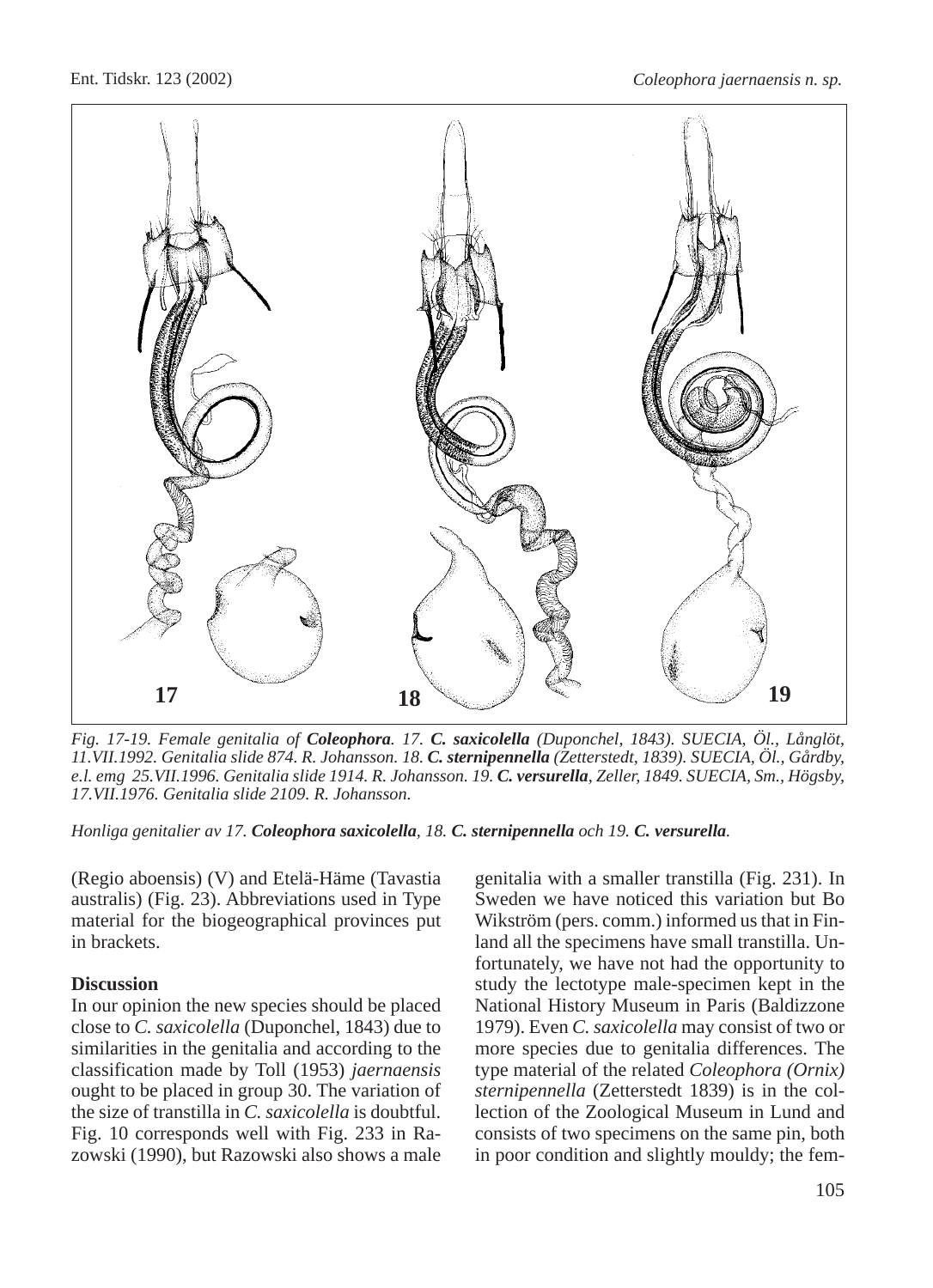

*Fig. 20-22. Female genitalia of Coleophora sternipennella (Zetterstedt, 1839). 20. Lectotype, SUECIA, Ly., Lycksele 23.VI.1832. Genitalia slide on the pin. In coll. Zetterstedt in the Museum of Zoology in Lund. 21. SUECIA, Öl., Böda, 30.VI.1986. Genitalia slide 2126. R. Johansson. 22. SUECIA, Öl., Gårdby, la. 5.X.1995 Atriplex, emg 23.VII.1996. Genitalia slide 2128. R. Johansson.*

#### *Honliga genitalier av Coleophora sternipennella.*

ale (bottom specimen) with genitalia slide on the pin; the male lacks its abdomen. Both specimens are labelled "Lectotype, *Coleophora sternipennella* (bottom specimen)". It has not been possible to trace this designation of the lectotype.

Mr. Roy Danielsson, curator of insect collection in the Museum of Zoology at Lund University, could not find any note made on the label in the archives showing the origin of the lectotype label on the specimen. For that reason we here designate the lectotype of *Coleophora (Ornix) sternipennella* (Zetterstedt, 1839), examined by Roland Johansson.

**Labels** "Lectotype Coleophora sternipennella (bottom specimen)" red, "Lectotype female Ornix sternipennella Zetterstedt, 1839, design. Björklund & Palmqvist 2002" red, "sternipennella Lycks.[ele] Zett.[erstedt]" white, genitalia slide on the pin. (Fig. 20) (Coll. Zoological Museum, Lund, Sweden).

#### **Acknowledgments**

First we want to thank Mr. Ingvar Svensson Österslöv for allowing and encouraging us to describe the spe-



*Fig. 23. The known distribution in the biogeographical provinces in Sweden and Finland of Coleophora jaernaensis n. sp.*

#### *Den kända utbredningen av Coleophora jaernaensis.*

cies. We are also deeply indebted to Mr. Roland Johansson, Växjö for helping us with the exquisite paintings of the moths and drawings of the genitalia. We also owe Dr. Giorgio Baldizone, Asti, Italy for the genitaliaphotos and discussions about the species, curator Bert Gustafsson, The Museum of Natural History, Stockholm and Mr. Hans Hellberg, Kista for loan of specimens, thanks. Mr. Roland Johansson and Mr. Roy Danielsson have kindly informed us about the lectotype of *Coleophora sternipennella* kept in the Zoological Museum of Lund and Mr. Bo Wikström, Nummela, Finland informed us about the Finnish distribution of *Coleophora jaernanensis* n. sp. Mr. Ingvar Svensson, Mr. Roland Johansson and Mr. Bo Wikström also commented on the manuscript and helped us to improve it which we are grateful for. Finally we want to thank Ms. Åsa Palmqvist, Honolulu, USA for checking the English text.